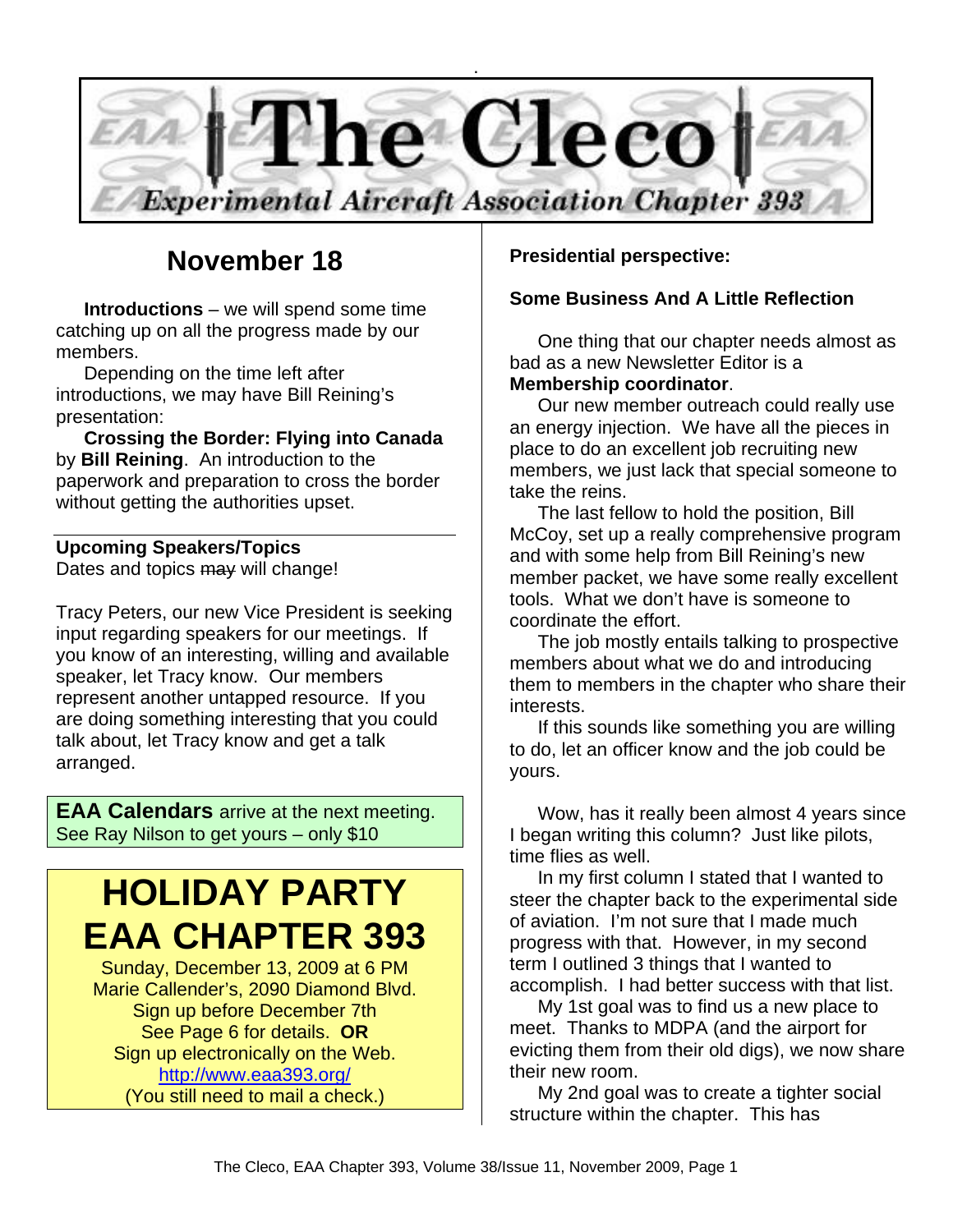happened to a greater or lesser degree with the advent of the chapter dinners. What began as a rough potluck affair, has become a regular high quality event, thanks to the volunteer efforts of Rick Bourgeois and his gang of helpers. An unforeseen side benefit has been an important source of revenue for the chapter.

My 3rd goal was to get the chapter a place of its own. A place not only to meet and eat, but a place where members could get together and either work on their own project, or help out with a chapter project 7 days a week, 365 days a year. To this end, we were well along the road to securing a building that we, and all the other pilot groups could share, aka the Buchannan Field Pilot Education Center. However, the crash of the economy stopped that for now. While I still believe that it's possible, it's still several years down the road.

All in all, 2 out of 3 doesn't seem like a bad record to go out on.

As you know, by now we will have a new president, Bill Reining, for the next 2 years. Initially I had intended to serve for 2 years and then get on with the GlaStar. However, when it was time to turn over the reins 2 years ago, no one stepped up, and I decided that I could continue in the job for another 2 years. After all, I had just spent the previous 2 years learning the job, so the hard part was over.

I hadn't really decided to step down this time either, but the aforementioned economic reality has interfered with my short-term retirement plans.

The original plan was to sell my greatly appreciated house, and move to the foothills and build a nice big hangar with a nice living space and a runway close by, then enjoy a nice life filled with experimental aviation.

Now, with the housing market depressed as it is, I have been pressed into the landlord business for a few years, until the value comes back up. This necessitated securing alternate living quarters on my reduced (early retirement has its shortcomings) retirement income.

However, once again proving the adage that it is better to be lucky than good, I was offered a larger house to live in indefinitely, free. So for the next few years, I will be renovating said house full time, beginning next fall. The difficult

part of this is that this renovating takes place in Point Reyes, about 1.5 hours away from Concord, and way too far to drive for regular chapter meetings. So for the 1st time in over 20 years, I will not be able to be active in 393.

I have all the confidence that you will continue making progress towards your new facility. I know that you are in capable hands with the new officers. I look forward to attending the occasional meeting and gettogethers.

In the mean time, I have a plane to finish.

#### **What Do We Want To Be When We Grow Up?** by Bill Reining

An opportunity for the chapter to rent a hangar has provoked a general question – what additional activities would the chapter like to investigate? Is the membership content with the current collection of meetings, speakers, informal and organized fly-outs, Young Eagles rallies, summer BBQ and winter holiday party?

As many of you know, EAA chapters quite often have their own hangars, which are used both as a "club house" and as a place to work on mutual projects. This is probably a lot easier in parts of the country where hangars are much less expensive. Nevertheless, our chapter may have an opportunity to lease a big hangar near the run-up area for runway 32R. We would have to sub-lease part of it to make the monthly payments affordable for the chapter. Many details need to be worked out.

Would a number of members enjoy the opportunity to work together on a chapter project? We could assemble a kit airplane for a member, or group of members. There are several Light Sport Aircraft (LSA) designs that might be of interest.

We could simply use the chapter portion of the hangar as a place for a workshop, open to all members. In time, we could probably install useful power tools that an individual may not have (such as metal bending equipment, drill press, compressor, band saw, etc.). Since the hangar is in the middle of the fenced off area, it may not be the best place for general meetings, and would certainly require some improvements if we wanted to make it a "clubhouse". It could, however, be very useful for all manner of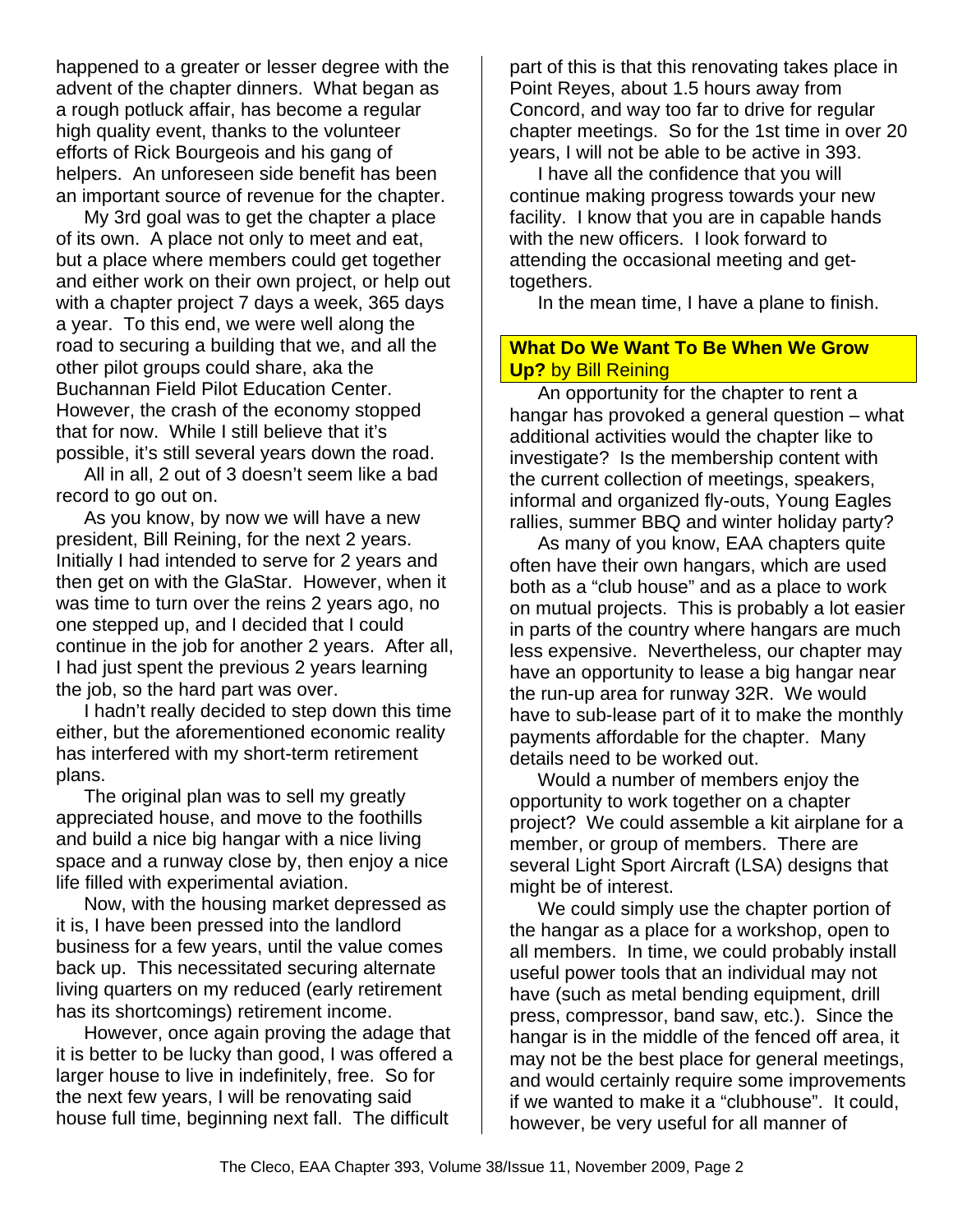practical demonstrations and hands-on activities.

Please give this some thought. Although much of this article has discussed having a hangar, please don't hesitate to mention any idea you think might be of interest to the EAA experience. We will devote a little time to this subject at the next meeting, and will distribute a survey to collect more ideas in the near future.

#### **The Menu** by Rick Bourgeois

The menu for the next meeting is as follows (for just \$7):

- o Shrimp Scampi over Linguine
- o Garlic Bread
- o Green Salad
- o Chocolate Chip Cookies
- o Beverages

Let Rick know your suggestions. Some we've already heard are: turkey, and corned beef.

Rick thinks a **pancake breakfast** would be fun. Do you? **Would you attend? Let Rick know!** 

MDPA has agreed for us to have a **refrigerator**. **Donation Needed!** 

#### **Fly-outs** by Tom Howard

As always, please let me know if you have, or need a seat, so I can mix and match them.

Fly-outs are usually scheduled on the Saturday following our regular monthly meeting. If the weather is not conducive for flying, the event is often postponed to the following Saturday. Watch for email from Tom TurnPrez@SBCglobal.net, and be sure to give us your email address if you haven't been receiving fly-out information.

#### **We are seeking ideas for new fly-out destinations.**

[Editor's note: Informal fly-outs also occur on irregular Wednesdays. Email HarvardHolmes@comcast.net to get on the list if you are interested. Often there is a spare seat for wingless aviators.]

### **Young Eagles** by Rich Sperling

This year we have provided Young Eagles flights to 129 potential young pilots of which about 48 also completed their Boy Scout "Aviation" Merit Badge the same day (thanks to Tracy Peters), a major accomplishment for Chapter 393.

Now we are heading into the home stretch on the Young Eagles program for 2009. However, we still need a maximum effort for the **November 21 Young Eagles Rally**!

The Sea Cadets, Concord Ship, about 25 - 30 members, will arrive at 07:45AM and be ready for Tracy Peter's Aeronautical Knowledge class from 08:00-09:00AM. Flights will commence about 09:15AM at Sterling Aviation, and be over about 12:00PM. The Cadets are expected to be in a parade in Brentwood that afternoon.

I'll conduct the safety briefing for our volunteers at 08:45AM in the MDPA room with coffee and donuts provided by our own Guy Jones. The tower tour and computer simulator will also be available for those not flying.

**Please let me know if you are planning on helping that morning by email or a phone call (925) 356-5656.** 

For the next Cleco (January, 2010) I'll provide a summary of the Chapter 393 Young Eagles Program since 1992, based on an updated report from EAA Headquarters. You will be surprised at how much we have accomplished!

Thanks again for your help in making the Young Eagles Program, a success story we can all be proud of.

Rich Sperling EAA Chapter 393 Young Eagles Coordinator

#### **EAA 393 General Meeting Notes**  October 28, 2009

Ken McKenzie called the meeting to order and recognized the following guests: (The editor apologizes in advance for mangling names and stories.)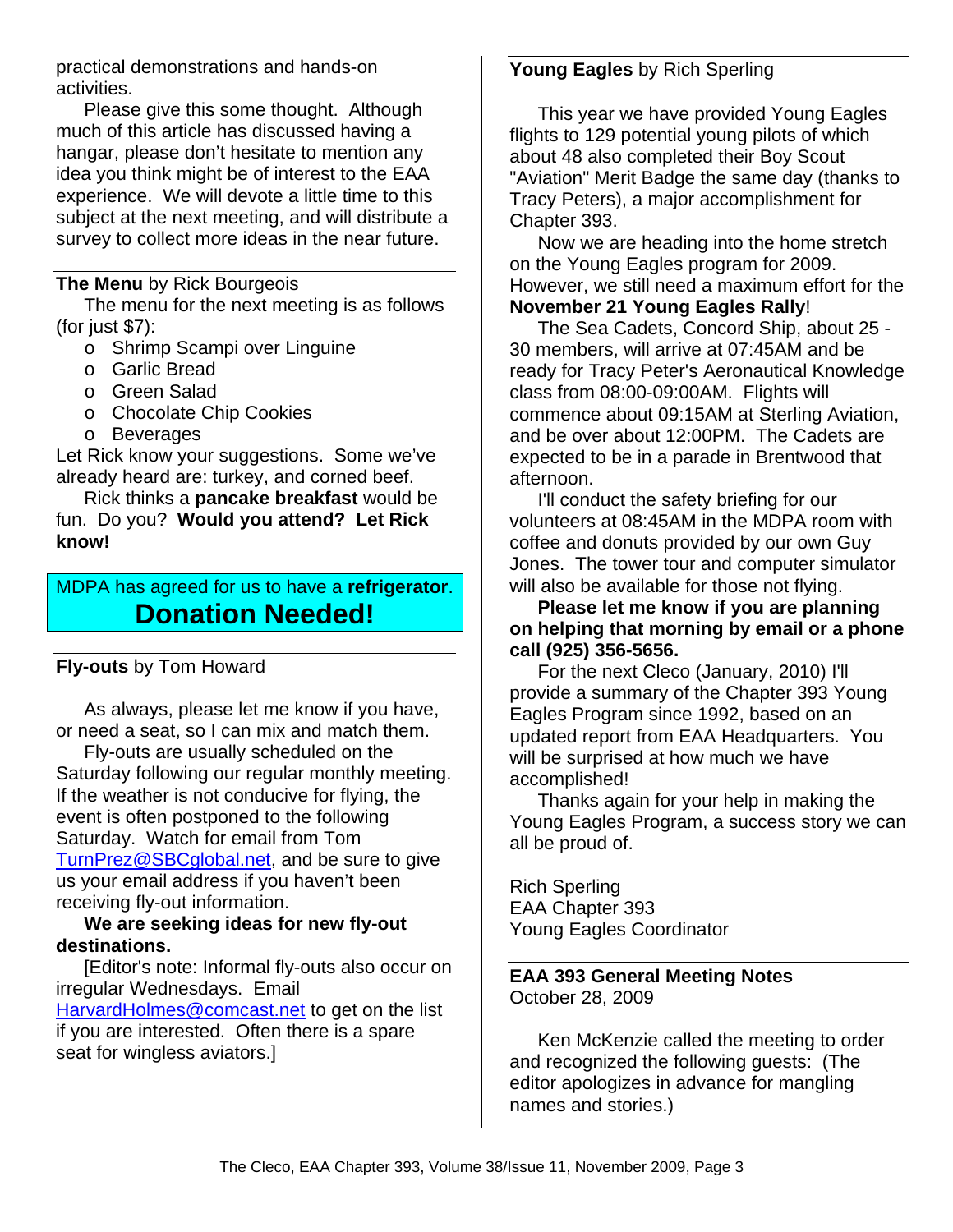Tom Shaw lives in Martinez and has been flying a long time. He is now getting into Light Sport Aircraft. He is thinking of building or buying an airplane.

Tony Dymond is resuming flying after 29 years. He has worked on a number of roadster projects, and is now ready to work on airplanes.

Richard Otto has been working on a Zodiac 601 (built from scratch), and now has rented hangar space on the west side. He is looking for help with the electrical aspects.

A round of appreciation was expressed to Rick Bourgeois for the meal preparation, and particularly to his helpers Marie (his daughter) and Jacob (Marie's friend).

Louis Goodell, our Treasurer, reported \$942.22 in our checking account and \$2,653.06 in our money market account.

Rich Sperling reported on our successful Young Eagles events for the year, and one more event coming up this month. Rich notes that he checked with EAA National to see the number of Young Eagles flown by Chapter 393 members. He will report on his findings in the January 2010 Cleco.

Rich has arranged for additional discounted fuel for our Young Eagles program for our next event on Saturday November 21.

Sara Holmes gave a brief report on plans for our Holiday Party. You can register online, or with a paper copy from the newsletter. A few extra tables are needed for the raffle items. Tracy Peters will help with tables and the sound system. Decorating and sound system setup will start at 4 pm. We also need volunteers to help remove decorations in the evening, after the party. Contact Sara at

HarvardHolmes@comcast.net if you are able to help.

#### **Elections:**

Ken McKenzie announced the existing nominations:

President: Bill Reining, Vice President: Tracy Peters, Secretary: Pete Mitchell, Treasurer: Bob Belshe.

Newsletter Editor: **NONE** Ken noted that no candidates had been found for the Newsletter position and that members need to consider "what they can do for the Chapter," not just what the Chapter can do for them.

The proposed slate was elected by unanimous voice vote.

Bill Reining reported on the Contra Costa County Airport Advisory Committee meeting of October 20, 2009. The committee comprises 8 people who advise the county Board of Supervisors on aviation matters. The Committee has no official authority, but the Board of Supervisors takes their advice seriously. The Director of Airports, Keith Freitas and his staff were there. Bill Reining, Rich Sperling, Guy Jones, Ray Nilson, and Jerry Alves were there from Chapter 393. Agenda items included:

- A proposed power plant near Byron,
- Activities at Buchanan and Byron,
- A meeting at Napa,
- Parachuting [at Byron?],
- **Inspections** for all airport leaseholders. The West Ramp hangars are being inspected on December 3rd. All occupants must be there or send a representative. Inspection topics include: 1) any alterations and additions, to ensure they are in accordance with rules, regulations and permits; 2) proper maintenance of the premises; 3) allowable use [the hangars are intended for aircraft storage].
- Tenant Recognition: airport historians Bill and Tillie Larkin are being recognized. Bill strongly encourages attendance at these

meetings. Getting to know these committee members will give us a better opportunity to influence airport decisions for the benefit of the community served by the airport, including residents who live nearby.

#### **Presentation:**

Bill Reining introduced the hangars open for visiting, and gave directions. The group broke up into carpools to visit the hangars.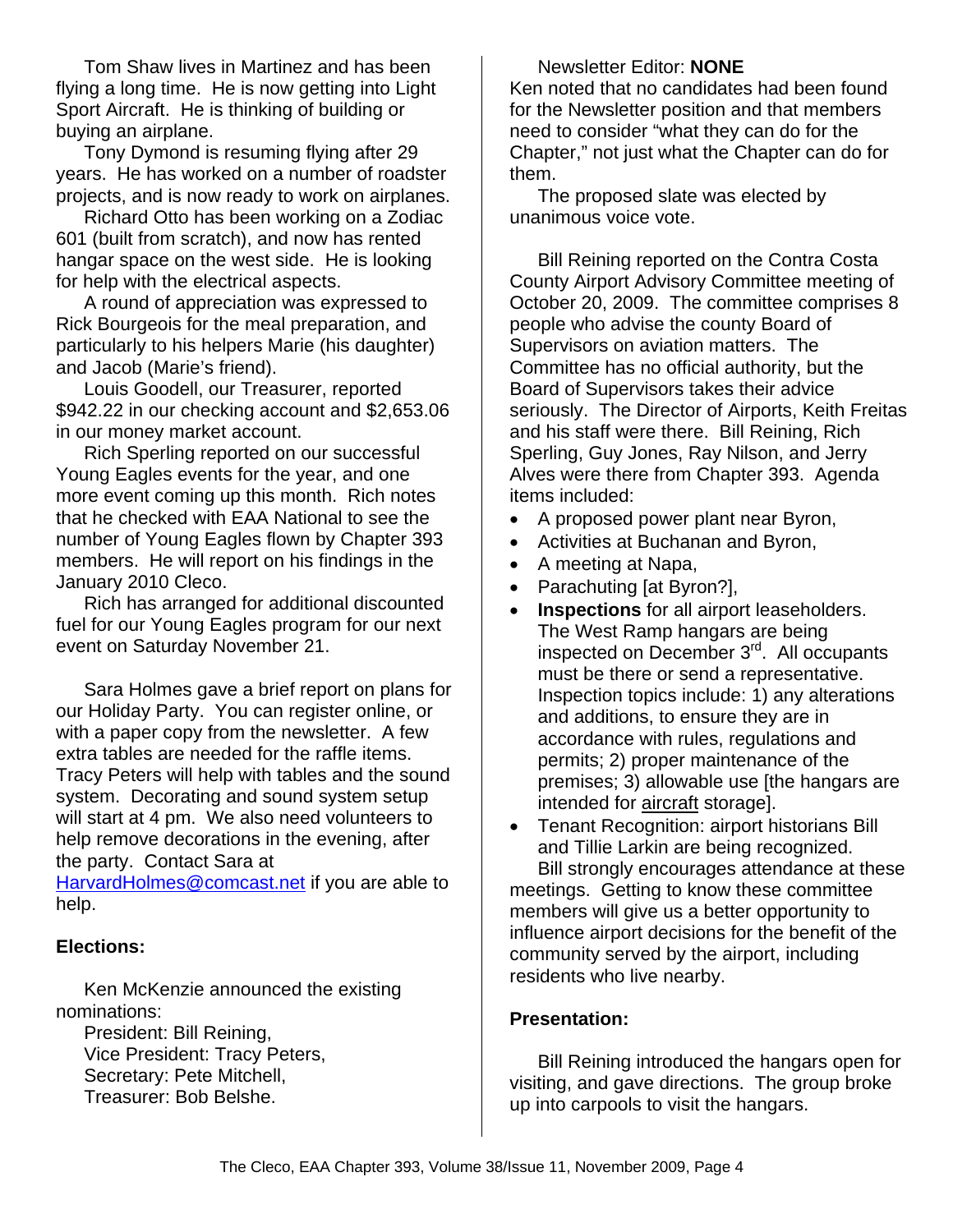#### Ray Nilson is building an RV-9 with an Eggenfellner Subaru engine.



Joe (mostly) and Steve Senatori built this plans-built Sierra helicopter, powered by a Lycoming 320. Joe did all the welding on the tubular steel frame.





Eric Schuldt rebuilt this yellow Volksplane, after flying it 30 years ago. It is ready for its first (rebuilt) flight. Rich Sperling and Don Baldwin are admiring



Eric taxies in after a smooth first flight. His only squawk was that the wind almost blew his hat off (removed in this picture), and it was cold.



The Cleco, EAA Chapter 393, Volume 38/Issue 11, November 2009, Page 5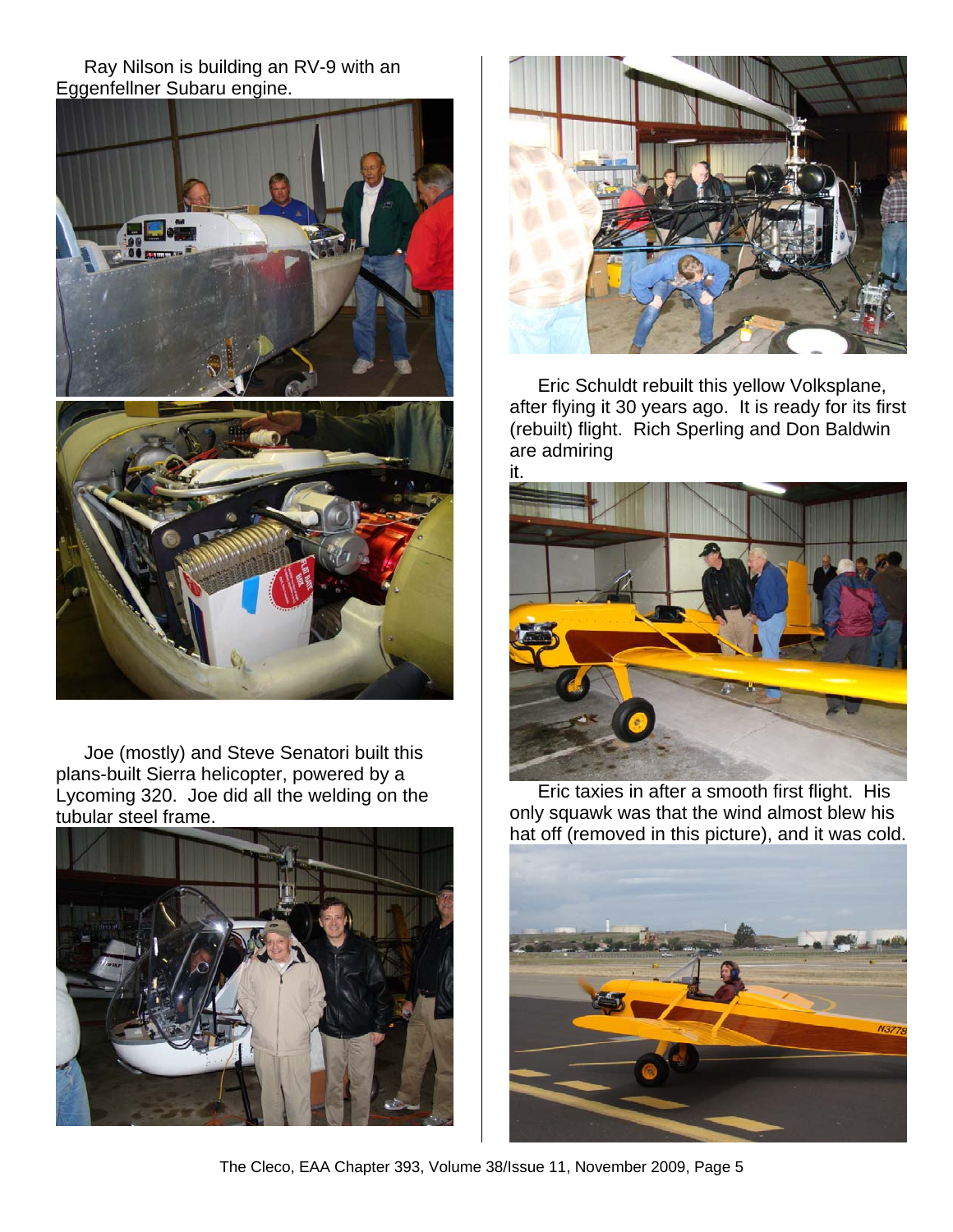Harvard Holmes talks about the Lancair IV-P under construction by he and his wife Sara.



**EAA 393 Board Meeting Notes**  November 3, 2009

Attending: Ken McKenzie, Bill Reining, Sara Holmes, Harvard Holmes, Bob Belshe, Guy Jones, Louis Goodell, Rick Bourgeois, Rich Sperling, and Pete Mitchell.

1. Louis Goodell, Treasurer, reported \$1,310.82 in checking, and \$2,653.22 in our money market accounts. We are beginning to receive money for the Holiday Party. Our bank charged us by mistake for two months – Ken McKenzie will fix it. Our web server, EsoSoft has been paid through November 2011.

2. Bill Reining, Vice President, reported that in November we would have extended introductions. Bill will also speak on his recent trip to British Columbia – how to cross the border into Canada and back.

In December we have our Holiday Party, so no speaker is needed.

In January, possible speakers are Dr Pinkhard, an AME, and Stewart Munson, developer of an airspace visualization system on top of Google Earth.

Suggestions for speakers included the developer of the submarine built like an aircraft; and a developer/user of the "flying suits" used by parachutists in the Swiss Alps (as seen on YouTube).

3. Rich Sperling, Young Eagles Coordinator, reported on the October 17<sup>th</sup> event.

On November 21 there will be a Young Eagles event with the Sea Cadets (details above). We will fly out of Sterling Aviation. Rich has obtained more discounted fuel for the event at PSA through AvFuel. Rich hopes to have a tower visit set up after the class. He'd like Steve Senatori to set up the flight simulator again, like the October  $17<sup>th</sup>$  event.

Rich will order the controls and software for the X-Plane simulator program to have our own system. Tracy Peters hopes to be able to donate a computer.

For next year, Rich has identified 5 tentative dates for Young Eagles events: April 10, 2010; May 15 (also International Learn to Fly Day); June 26; September 11, and October 16. Rich suggested that a good follow up to the Young Eagles flights would be to ask the FBOs to donate an hour of flight instruction and auction it off. Rich will talk to the FBOs.

Rich has talked to Pat Peters about Pat and Tracy's plans for an air show in 2010. Pat is well along with getting volunteers who can help manage such an event, and Pat has talked to the local Chambers of Commerce. The desired date for the air show is Father's Day, June 20, 2010. We would take registrations for Young Eagle flights on that day, but all the flights would take place a week later on June 26.

4. Rick Bourgeois announced his menu plans for the upcoming November 18 meeting. This triggered discussion of a pancake breakfast. We reviewed how MDPA does it and how we might do it – how many people are needed and what do we do after the breakfast. What would be needed for a safety seminar?

5. Sara Holmes reviewed plans for the Holiday Party (Sunday, December 13). She noted:

- the electronic sign up,
- Wine is being donated by Bill Reining's family,
- She and Marilyn Sperling will decorate,
- Tracy Peters will set up a sound system,
- we need to undecorated and be out by 10 pm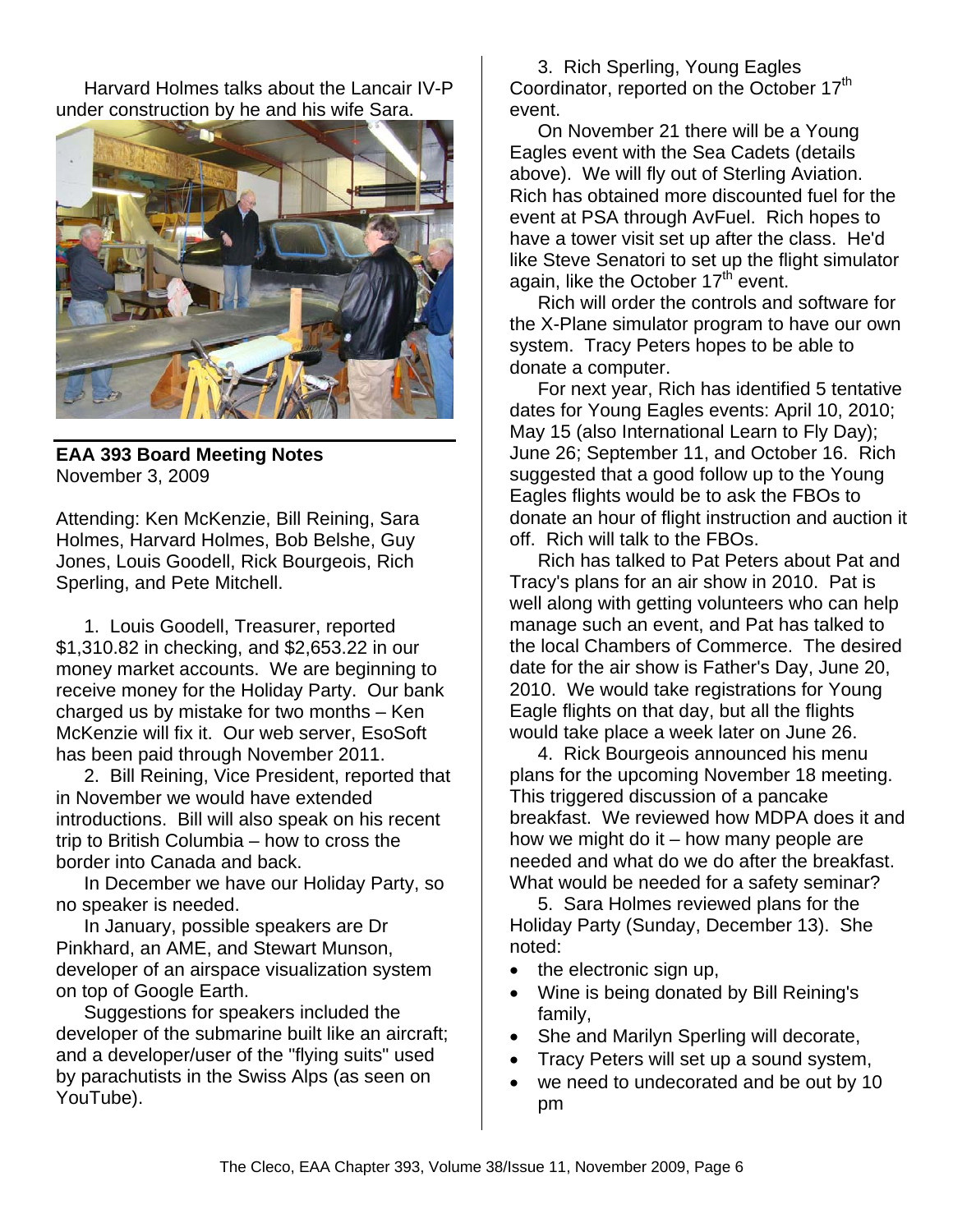- Ken McKenzie will invite the Sterling and PSA owners as guests,
- Tom Howard and Ken McKenzie are coordinating raffle prize acquisition and sales.

6. We agreed to send our newsletter to the MDPA board.

There was discussion on who gets electronic newsletters and who gets paper newsletters. Pete explained that the roster has a distribution code:

e = distribution defaults to email notification;

 $E =$  email notification has been requested:

s = a paper copy is mailed because we have no email address for the recipient.

 $S = a$  paper copy has been requested.

Harvard (newsletter editor) requested a list of external recipients so they could be added to his list of people to email when the newsletter is ready.

7. Bob Belshe recommended that we discuss with MDPA their expectations about how much we use the room. Ken McKenzie agreed to take this up at the MDPA board meeting the next evening. [This resulted in preparation of a Memorandum of Agreement, now in progress.]

8. There was more discussion of a sign on the building. [At the MDPA board meeting, it was agreed to put our sign on some unused building space, and leave the existing frame for MDPA use.]

9. The Cleco input is due November 8.

10. Rich Sperling and Bill Reining are selecting a new recipient of the Perpetual Plaque. Louis Goodell is revising the trophy to make more room for names.

11. Bill Reining recommended to board members that they attend the next Airport Advisory Committee meeting, to be held on November 17 at 3 pm. The afternoon time is to allow them to honor a new eagle scout.

12. Should we have a chapter communicator to send out emails and mailings? Harvard Holmes recommended that we set up an email reflector on Yahoo, Google, or other server to meet this need.

13. Discussion continued on how to find a new newsletter editor. We need to chop it up. The work can be divided into taking pictures

(already provided by Tom Howard), taking notes, composing the newsletter, and printing/distribution. It was noted that the printing/distribution was already separated (thanks to Louis Goodell, who has agreed to continue this for awhile) and this work was declining as more members read electronic copies. Harvard Holmes feels that taking notes and writing them up is the most work intensive part of the newsletter production. But there is no reason this work can't be shared by several people. Suggestions for note takers were made and Ken McKenzie will follow up. Sara Holmes suggested that interviews with members, perhaps one per month would have wide interest.

14. Beth Lee, Assistant Director of Airports has asked Marilyn Sperling if she would write a Young Eagles article for their newsletter. Tom Howard has agreed to help with photographs.

15. Discussion continued on a possible project and hangar for the Chapter. Bill Reining suggested that we expand the discussion and get more clear on what kind of project we will use the hangar for. Would we help out on an existing project with a willing builder? Should it be our own project? (According to EAA National, chapters can't operate aircraft, but they can build them.)

Rich Sperling noted the shortage of hangars at the airport and suggested that we could use a warehouse if it were close by. It was noted that commercial space is \$1/sq. ft./month (much more than a hangar).

We need to poll our members to see if they are interested in a Chapter project, and more generally, what they would like to get out of their chapter. Bob Belshe suggested that a brief questionnaire could be put in the email text that announces the newsletter.

16. The need for a chapter Membership Coordinator was repeated and some candidates were proposed.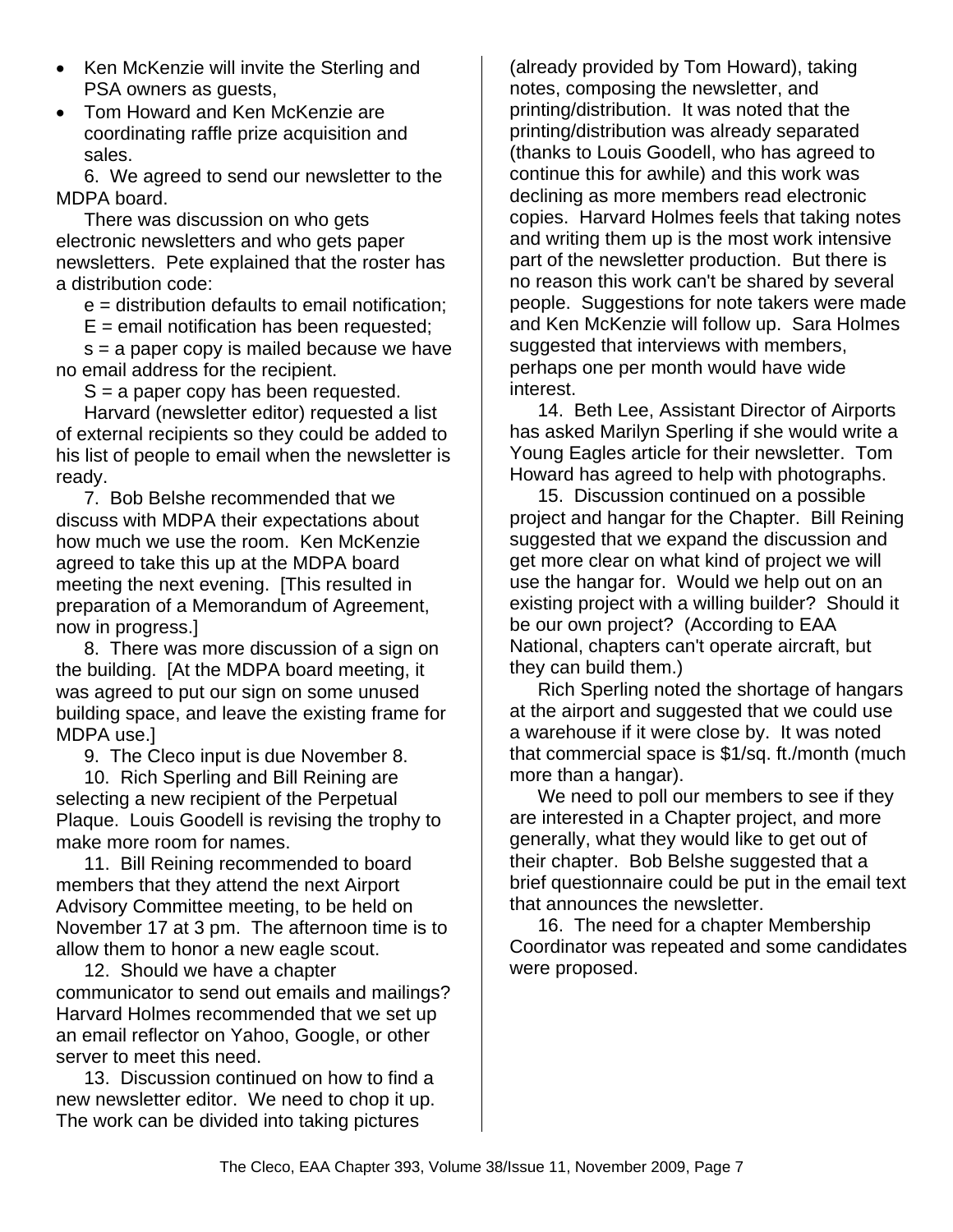# **EAA 393 ANNUAL HOLIDAY PARTY**

\*\*\*\*\*\*\*\*\*\*\*\*\*\*\*

**Sunday, December 13, 2009**  Join the festivities at Marie Callender's, 2090 Diamond Blvd., Concord, CA

## **Social Hour with No-Host Bar (6 PM)**

**Dinner Includes: Caesar Salad, Cornbread, Fountain Drinks, Iced Tea or Coffee, Wine with Dinner And choice of Entrée and Dessert (Served at 7 PM)** 

**ENTRÉE CHOICES:**

Pepper-Crusted Hand-Carved Tri-Tip Fresh Lemon Pepper-Crusted Salmon Artichoke Mushroom Chicken

> **DESSERT CHOICES:** Apple Pie Chocolate Cream Pie

Lemon Meringue Pie

All this for \$35 per person!!

- - - - - - - - - - - - - - - - - - - - - - - - - - - - - - - - - - - - - - - - - - - - - - - - - - - - - - Please send us your money by December 7, 2009 or bring this to the meeting Nov 18th. Seating limited to 64 total for members and quests,  $1<sup>st</sup>$  come,  $1<sup>st</sup>$  served for reservations.

Name \_\_\_\_\_\_\_\_\_\_\_\_\_\_\_\_\_\_\_\_\_\_\_\_\_\_\_ [ ] Tri-Tip [ ] Salmon [ ] Chicken [ ] Apple [ ] Chocolate Cream [ ] Lemon Meringue

Guest \_\_\_\_\_\_\_\_\_\_\_\_\_\_\_\_\_\_\_\_\_\_\_\_\_\_\_ [ ] Tri-Tip [ ] Salmon [ ] Chicken

[ ] Apple [ ] Chocolate Cream [ ] Lemon Meringue

Members & guests: \$35 each. You may fold and tape this sheet with your check inside.

Amount enclosed: Make your checks payable to **EAA Chapter 393**. Send the form and your check to:

The Clean Case, Volume 3

EAA Chapter 393 P.O. Box 6524 Concord, CA 94524-1524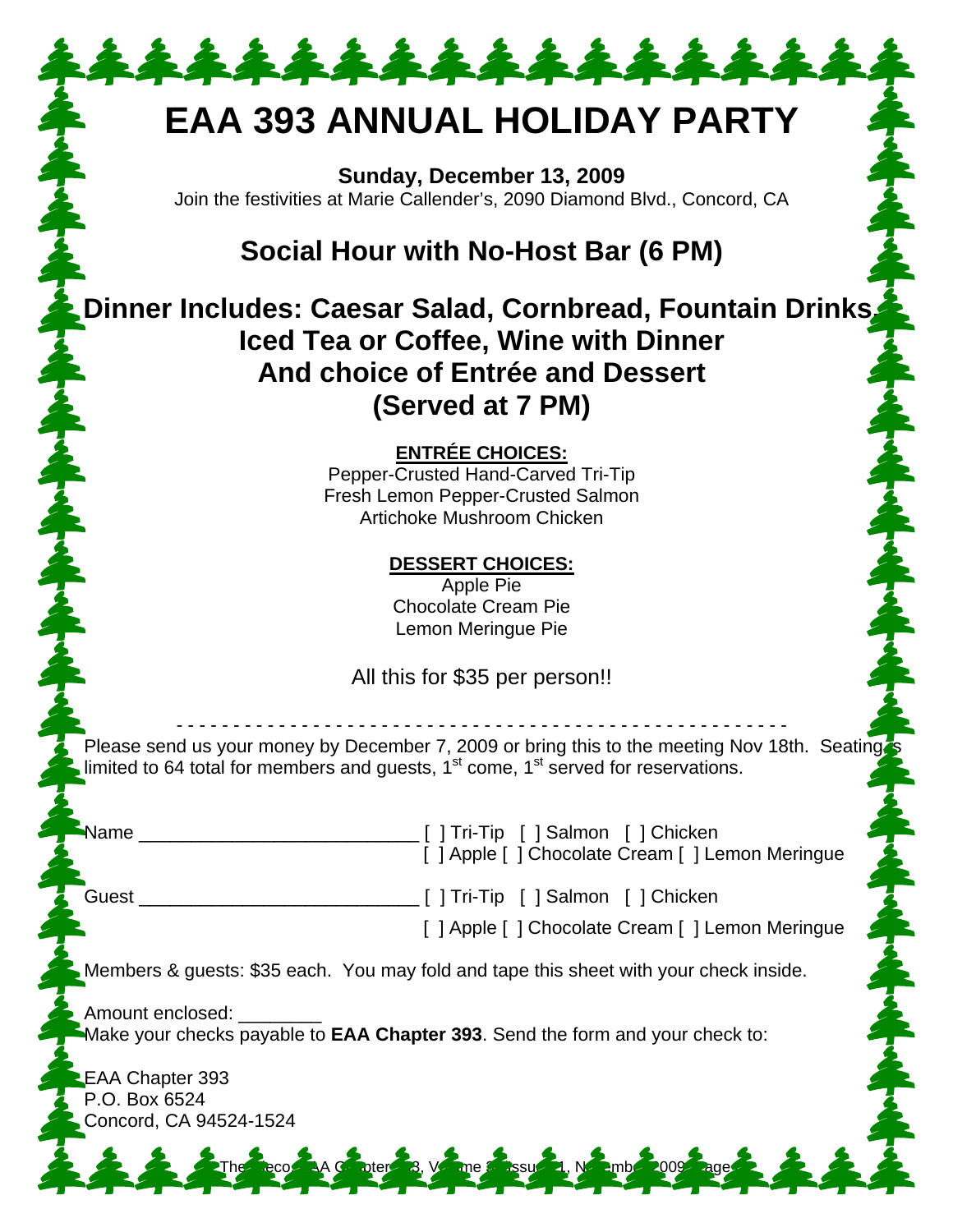#### **Informal Fly-out to Rancho Murietta** October 21, 2009



A nice little airstrip just out of town.



Where is that Mexican restaurant?



We found it!

**1966 Mooney M20E for Sale** http://home.comcast.net/~harvardholmes/N2669W\_Ad.pdf Special price for EAA 393 members! The price is going down and it will be sold soon! Speak up if you are interested.

Harvard Holmes 510 526-5347

#### **Thanks to our Donors and Sponsors**



**2693 Clayton Road, Concord Ca.94519** 

### **925 689 7220 or 676 5800**

www.alpinepastry.com

**The Experimental Aircraft Association Chapter 393 of Concord, CA**  P.O. Box 6524, Concord, CA 94524-1524 http://www.eaa393.org/ Email: nle@eaa393.org

Officers/Appointees for 2008-2009

Ken McKenzie pres@eaa393.org 925 283 3119 Vice President: Bill Reining veep@eaa393.org 510 479 7260 Secretary Pete Mitchell secty@eaa393.org 925 586 6491 Treasurer Louis Goodell treas@eaa393.org 925 682 4198 Newsletter Ed. Harvard Holmes nle@eaa393.org 510 526 5347 Tech. Counselor Rick Lambert tc@eaa393.org 925 323 0041 Young Eagles Rich Sperling yec@eaa393.org 925 356 5656 Dinner Coordinator Rick Bourgeois RicFlyer@Comcast.net 925 432 9076 Fly-out Coordinator Tom Howard TurnPrez@SBCglobal.net 925 933 6015 Government Affairs Rich Cunningham Ex-Vice President Scot Stambaugh ex-vp@eaa393.org 925 962 0255 Photographer Tom Howard photog@eaa393.org 925 933 6015 Webmaster **Harvard Holmes** webmaster@eaa393.org 510 526 5347